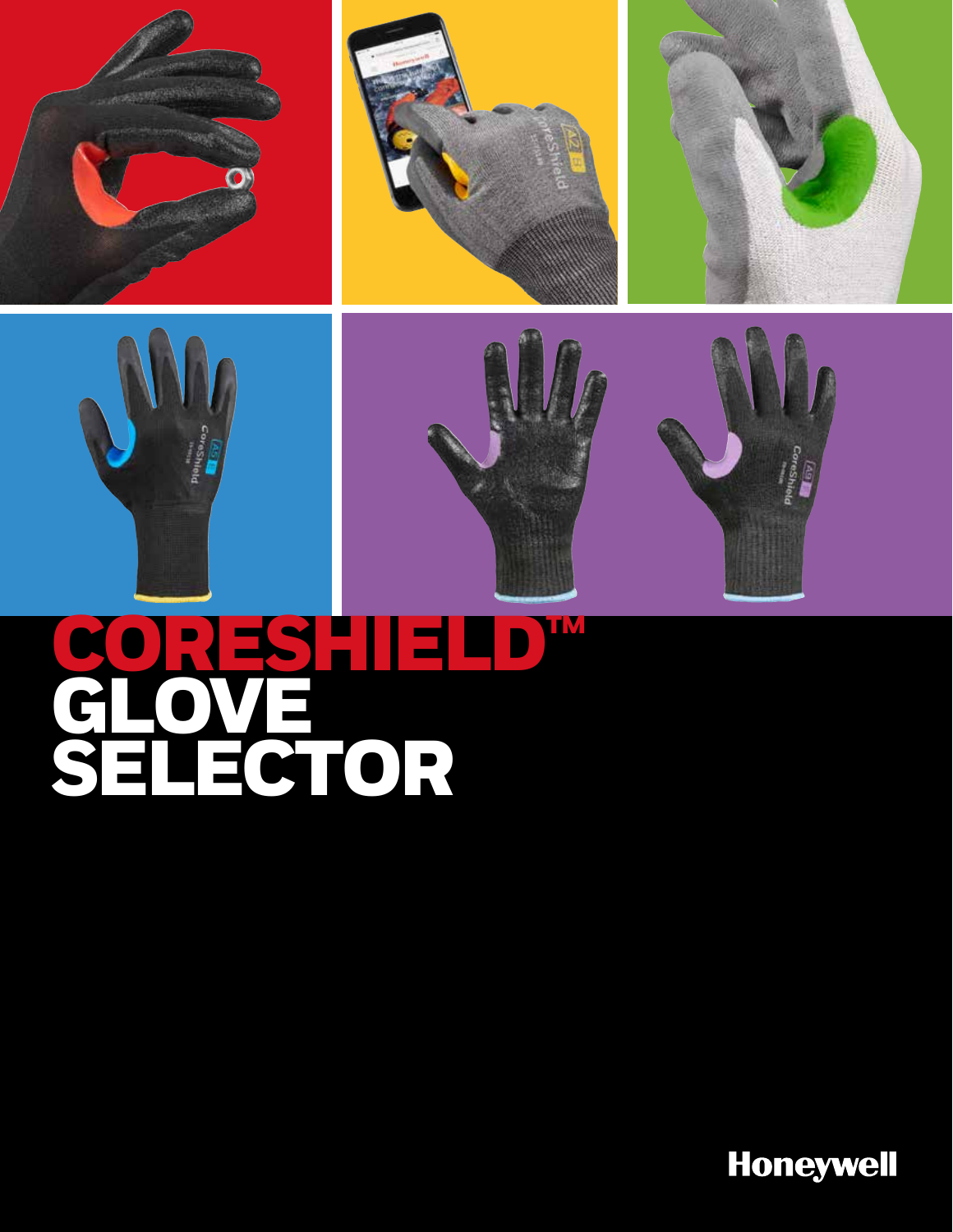#### **FIND YOUR CORESHIELD™ IN 4 STEPS**

Cut-protective gloves are classified according to their cut resistance level. New standards, EN 388:2016 in Europe and ANSI/ISEA 105-2016 in North America, have now made this

## CORESHIELD™ GLOVE **SELECTOR**

Find the CoreShield™ product that fits your workers like a glove!

#### **4 EASY STEPS**

- **1** Select relevant **application**.
- **2** Select **protection level** required (cut level) .
- **3** Select **grip level** required (coating).
- **4** Select **dexterity level** required (gauge).

classification simpler, so blaming a wrong selection on unclear glove markings is no longer an excuse! But making the correct choice is more

than just getting cut protection levels right. Ultimately, it all depends on the application so the big question to answer is: **who** are the gloves for and **what** will they be used for?

The Honeywell CoreShield™ range offers complete cut protection, from the lowest to the highest level, in a choice of gauges and coatings. **Follow these 4 easy steps** to find the CoreShield™ product that will fit your workers like a glove:

### CoreShield<sup>™</sup> – – – – – **Cut protection made simple**

| STEP <sup>O</sup>                                                                                                          | <b>EXAMPLES OF APPLICATIONS</b>                                           | General handling, small<br>parts assembly, packaging,<br>warehousing, light<br>maintenance, material<br>handling, shipping | Material handling, small<br>parts assembly, light metal<br>stamping, automotive<br>assembly, white goods<br>parts assembly | Light duty sheet, metal<br>and glass, handling, metal<br>stamping, parts assembly,<br>metal recycling | Glass handling, drywall<br>work, automotive assembly,<br>metal fabrication and<br>handling, metal cans<br>handling, steel wires<br>handling, metal recycling | Heavy duty sheet metal<br>handling, glass handling,<br>machining, metal stamping,<br>metal recycling | Heavy duty sheet metal<br>handling, metal recycling | Metal stamping, metal<br>recycling, paper and pulp<br>(slitter blade replacement),<br>automotive assembly,<br>metal fabrication, sharp<br>metal stamping, glass<br>manufacturing, window<br>manufacturing | Assembly or movement of large, bulky or heavy<br>objects with sharp edges. Assembly or movement<br>of difficult-to-grip items |               |
|----------------------------------------------------------------------------------------------------------------------------|---------------------------------------------------------------------------|----------------------------------------------------------------------------------------------------------------------------|----------------------------------------------------------------------------------------------------------------------------|-------------------------------------------------------------------------------------------------------|--------------------------------------------------------------------------------------------------------------------------------------------------------------|------------------------------------------------------------------------------------------------------|-----------------------------------------------------|-----------------------------------------------------------------------------------------------------------------------------------------------------------------------------------------------------------|-------------------------------------------------------------------------------------------------------------------------------|---------------|
| STEP <sup><sup>O</sup></sup>                                                                                               | <b>CUT LEVEL</b>                                                          | LOW                                                                                                                        | <b>MEDIUM</b>                                                                                                              |                                                                                                       | <b>HIGH</b>                                                                                                                                                  | <b>EXTRA HIGH</b>                                                                                    |                                                     |                                                                                                                                                                                                           | MAXIMUM                                                                                                                       |               |
|                                                                                                                            | <b>ANSI/ISEA 105-16</b>                                                   | A1                                                                                                                         | A2                                                                                                                         | A3                                                                                                    | <b>A4</b>                                                                                                                                                    | A <sub>5</sub>                                                                                       | A <sub>6</sub>                                      | A7                                                                                                                                                                                                        | A <sub>8</sub>                                                                                                                | A9            |
|                                                                                                                            | <b>CUT RESISTANCE IN GRAMS</b><br>(weight required to cut through glove)  | 200-499 grams                                                                                                              | 500-999 grams                                                                                                              | 1000-1499 grams                                                                                       | 1500-2199 grams                                                                                                                                              | 2200-2999 grams                                                                                      | 3000-3999 grams                                     | 4000-4999 grams                                                                                                                                                                                           | 5000-5999 grams                                                                                                               | 6000+ grams   |
|                                                                                                                            | EN 388:2016                                                               | A                                                                                                                          | $-B$                                                                                                                       | $\overline{C}$                                                                                        | D                                                                                                                                                            | Æ.                                                                                                   | F.                                                  | -F                                                                                                                                                                                                        | $-F$                                                                                                                          | -F.           |
|                                                                                                                            | <b>CUT RESISTANCE IN NEWTONS</b><br>(force required to cut through glove) | >2N                                                                                                                        | >5N                                                                                                                        | >10N                                                                                                  | >15N                                                                                                                                                         | >22N                                                                                                 | >30N                                                | >40N                                                                                                                                                                                                      | >50N                                                                                                                          | >60N          |
| STEP <sup>3</sup>                                                                                                          | STEP <sup>4</sup>                                                         |                                                                                                                            |                                                                                                                            |                                                                                                       |                                                                                                                                                              |                                                                                                      |                                                     |                                                                                                                                                                                                           |                                                                                                                               |               |
| <b>COATING (grip level)</b>                                                                                                | GAUGE (dexterity level)                                                   |                                                                                                                            |                                                                                                                            |                                                                                                       |                                                                                                                                                              |                                                                                                      |                                                     |                                                                                                                                                                                                           |                                                                                                                               |               |
| <b>Smooth Nitrile:</b><br>Dry grip, water and oil proof, durability                                                        | Gauge 10<br>good fit/dexterity                                            |                                                                                                                            |                                                                                                                            |                                                                                                       |                                                                                                                                                              |                                                                                                      |                                                     |                                                                                                                                                                                                           | W<br>28-0910B                                                                                                                 | W<br>29-0910B |
|                                                                                                                            |                                                                           |                                                                                                                            | W<br>22-7913B                                                                                                              | m<br>23-0913B                                                                                         | W<br>24-0913B                                                                                                                                                | W<br>25-0913B                                                                                        | W<br>26-0913B                                       |                                                                                                                                                                                                           |                                                                                                                               |               |
| <b>Micro Foam Nitrile:</b><br>360° breathability, excellent grip,<br>reduced hand fatigue, comfort,<br>abrasion resistance | Gauge 13<br>great fit/dexterity                                           |                                                                                                                            | 22-7513B                                                                                                                   | m<br>23-0513B                                                                                         | $\boldsymbol{m}$<br>24-0513B                                                                                                                                 | W<br>25-0513B                                                                                        | W<br>26-0513B                                       | W.<br>27-0513B                                                                                                                                                                                            |                                                                                                                               |               |
|                                                                                                                            |                                                                           |                                                                                                                            | MM<br>Y<br>22-7513W                                                                                                        |                                                                                                       | 24-0513W                                                                                                                                                     |                                                                                                      | M<br>26-0513W                                       |                                                                                                                                                                                                           |                                                                                                                               |               |
|                                                                                                                            | Gauge 15<br>excellent fit/dexterity                                       | W<br>21-1515B                                                                                                              |                                                                                                                            |                                                                                                       |                                                                                                                                                              |                                                                                                      |                                                     |                                                                                                                                                                                                           |                                                                                                                               |               |
|                                                                                                                            | Gauge 18<br>extraordinary fit/dexterity                                   | ABA.<br>21-1518B                                                                                                           | $\sqrt{m}$<br>22-7518B                                                                                                     | AAA.<br>m<br>23-7518B                                                                                 | AMA.<br>W<br>24-9518B                                                                                                                                        |                                                                                                      |                                                     |                                                                                                                                                                                                           |                                                                                                                               |               |
| Super Thin Nitrile:<br>Softness and comfort hand feeling,<br>dry grip, water and oil proof                                 |                                                                           | m<br>21-1818B                                                                                                              |                                                                                                                            |                                                                                                       |                                                                                                                                                              |                                                                                                      |                                                     |                                                                                                                                                                                                           |                                                                                                                               |               |

**Have you not found it yet?** Get in touch! One of our experts will help find the glove you need.